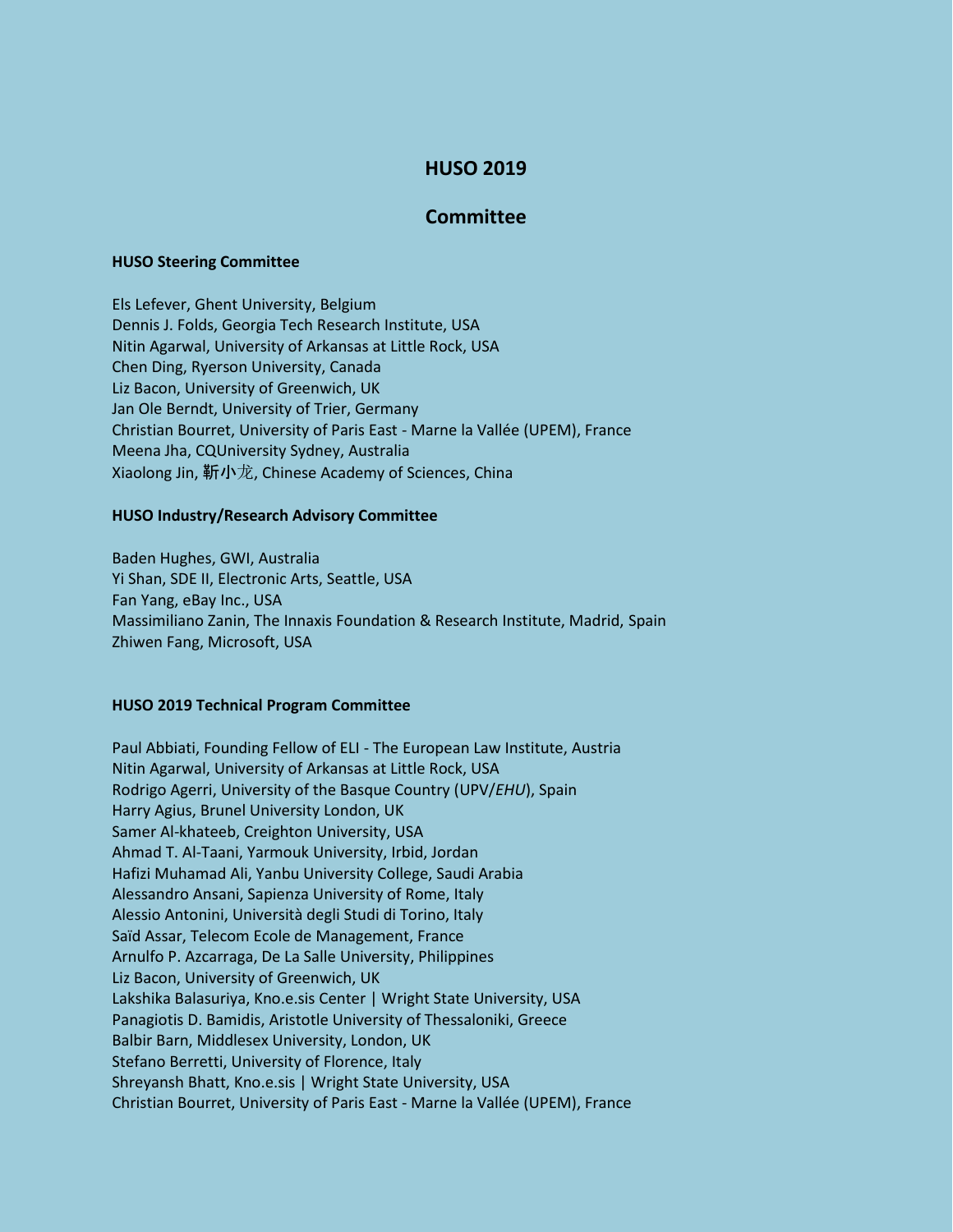Stefan Bratosin, Université Paul Valéry Montpellier 3, France Luca Cagliero, Politecnico di Torino, Italy Enrico Caldarola, STIIMA - CNR, Italy María Luisa Carrió Pastor, Universitat Politècnica de València, Spain Mario Cataldi, University of Paris 8, France Chin-Chen Chang, Feng Chia University, Taichung, Taiwan Jean-Rémy Chardonnet, Arts et Métiers, France Bo-Hao Chen, Yuan Ze University, Taiwan Xueqi Cheng, Institute of Computing Technology - Chinese Academy of Sciences, China Dickson Chiu, The University of Hong Kong, Hong Kong Yung Ryn (Elisha) Choe, Sandia National Laboratories, Livermore, USA Aresh Dadlani, Gwangju Institute of Science and Technology (GIST), South Korea Walena de Almeida Marçal Magalhães, Federal Institute of Education, Science and Tecnology of Tocantins (IFTO), Brazil Orphée De Clercq, LT3 | Ghent University, Belgium Alessandro De Masi, Milan Polytechnic - School of Design, Italy Ibrahim Delibalta, Intel Corporation, USA / Koc University, Istanbul, Turkey Engin Deniz Eris, Dokuz Eylül University, Turkey Luigi Di Caro, University of Turin, Italy Chen Ding, Ryerson University, Canada Birgitta Dresp-Langley, CNRS, France Thierry Edoh, Technische Universität München/Applied Software Engineering, Germany Zhiwen Fang, Microsoft, USA Silvia Florea, Lucian Blaga University of Sibiu, Romania Dennis J. Folds, Lowell Scientific Enterprises (LSE), USA Paolo Garza, Politecnico di Torino, Italy Feng George Yu, Youngstown State University, USA Ralucca Gera, Naval Postgraduate School, Monterey, USA Denis Gracanin, Virginia Tech, USA William Grosky, University of Michigan-Dearborn, USA Diofantos G. Hadjimitsis, Cyprus University of Technology, Cyprus Malka N. Halgamuge, University of Melbourne, Australia Leonie Hallo, University of *Adelaide*, Australia Hossein Hamooni, Visa Research, USA Ragib Hasan, University of Alabama at Birmingham, USA Takafumi Hayashi, The University of Aizu, Japan Manolo Dulva Hina, ECE Paris School of Engineering, France Jack Hodges, Siemens Corporate Technology, USA Tzung-Pei Hong, National University of Kaohsiung, Taiwan Baden Hughes, GWI, Australia Emilio Insfran, Universitat Politecnica de Valencia, Spain Roberto Interdonato, Université de La Rochelle, France Jaroslaw Jankowski, Wrocław University of Technology, Poland Meena Jha, CQUniversity Sydney, Australia Minhao Jiang, The Hong Kong University of Science and Technology, Hong Kong Xiaolong Jin, Institute of Computing Technology (ICT) | Chinese Academy of Sciences (CAS), China Mirko Kämpf, Cloudera, Inc., USA Selvi Kannan, College of Business | Victoria University, Australia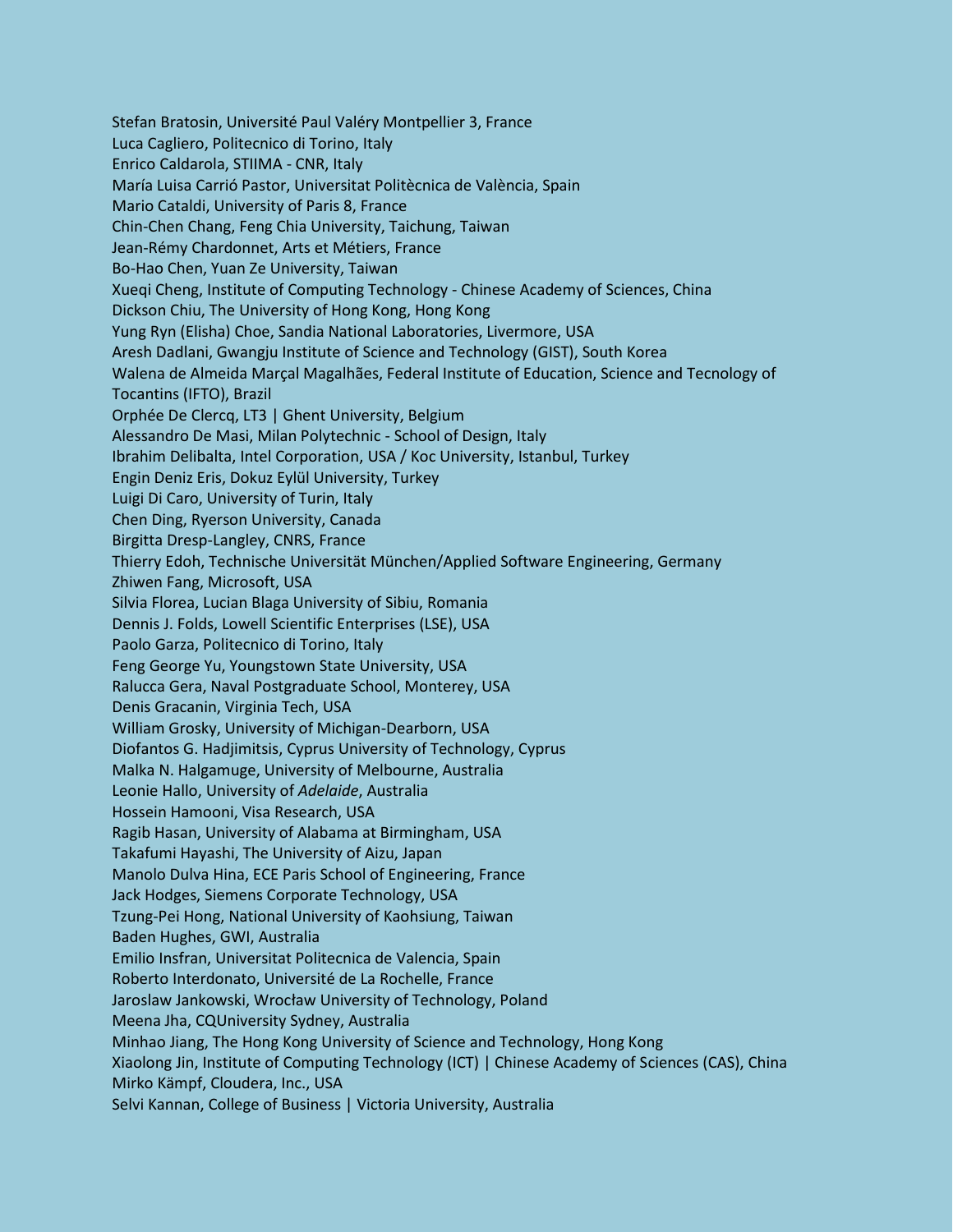Hassan A. Karimi, University of Pittsburgh, USA Muhammad Khalid, Northumbria University, Newcastle Upon Tyne, UK Konstantin Kuzmin, Rensselaer Polytechnic Institute (RPI), USA Georgios Lappas, Western Macedonia University of Applied Sciences, Greece Els Lefever, Ghent University, Belgium Maurizio Leotta, University of Genova, Italy Rita Yi Man Li, Hong Kong Shue Yan University, Hong Kong Eurico Lopes, Instituto Politécnico de Castelo Branco, Portugal Yutao Ma, Wuhan University, China Christos Makris, University of Patras, Greece Henrique S. Mamede, Universidade Aberta | INESC-TEC, Portugal Mahshid Marbouti , University of Calgary, Canada Elvis Mazzoni, University of Bologna, Italy Tom McDermott, Stevens Institute of Technology in Hoboken / Georgia Institute of Technology in Atlanta, USA Fernanda Monteiro Eliott, Vanderbilt University, USA Akbar Siami Namin, Texas Tech University, USA Jason R. C. Nurse, University of Kent, UK Jan Ole Berndt, University of Trier, Germany Riccardo Ortale, ICAR - CNR, Italy Carlos Enrique Palau Salvador, Universidad Politecnica de Valencia, Spain Gaurav Pandey, University of Jyväskylä, Finland Isidoros Perikos, University of Patras, Greece Marinella Petrocchi, Istituto di Informatica e Telematica - CNR, Pisa, Italy Rahim Rahmani, University of Stockholm, Sweden Sebastian Robert, Fraunhofer-Anwendungszentrum Industrial Automation (IOSB-INA), Germany Carsten Röcker, Fraunhofer Application Center Industrial Automation (IOSB-INA), Germany George E. Raptis, University of Patras, Greece Muhammad Hassan Raza, Dalhousie University, Canada Michele Ruta, Politecnico di Bari, Italy Priya Saha, Florida Institute of Technology, USA Roberto Saia, University of Cagliari, Italy Amin Salehi, Arizona State University, USA Claudio Schifanella, University of Turin, Italy Kristen Schuster, King's College London, UK Floriano Scioscia, Polytechnic University of Bari, Italy Samir Shah, Drexel University, USA Yi Shan, SDE II, Electronic Arts, Seattle, USA Vishal Sharma, Utah State University, USA Filippo Simini, University of Bristol, UK Agata Marta Soccini, University of Torino, Italy Günther Specht, Universität Innsbruck | Institut für Informatik, Austria L. Venkata Subramaniam, IBM Research, New Delhi, India Sude Tavassoli, Kaiserslautern University of Technology, Germany Juan-Manuel Torres-Moreno, Université d'Avignon et des Pays de Vaucluse, France Carlos M. Travieso-González, Universidad de Las Palmas de Gran Canaria, Spain Thrasyvoulos Tsiatsos, Aristotle University of Thessaloniki, Greece Mihaela Tudor, Paul Valéry University, France